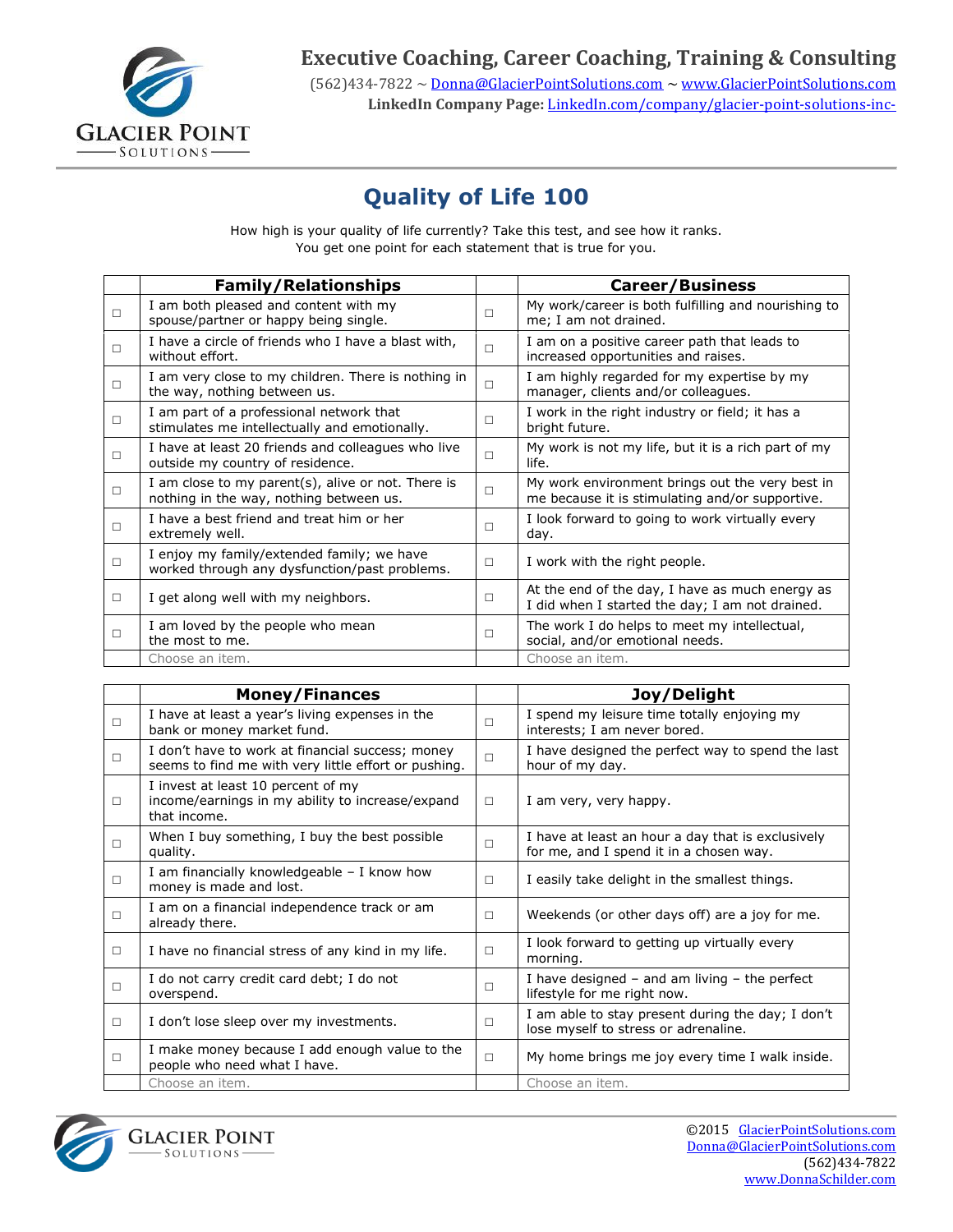

## **Executive Coaching, Career Coaching, Training & Consulting**

(562)434-7822 ~ Donna@GlacierPointSolutions.com ~ www.GlacierPointSolutions.com **LinkedIn Company Page:** LinkedIn.com/company/glacier-point-solutions-inc-

|        | <b>Effectiveness/Efficiency</b>                                                                               |        | <b>Personal Foundation/</b><br><b>Responsibility</b>                                      |
|--------|---------------------------------------------------------------------------------------------------------------|--------|-------------------------------------------------------------------------------------------|
| □      | I don't spend time with anyone who bugs me or<br>who is using me.                                             | $\Box$ | I love my home: its location, style, furnishings,<br>light, feeling, and décor.           |
| □      | I have no problem asking for exactly what I want,<br>from anyone.                                             | $\Box$ | I tolerate very, very little; I'm just not willing to.                                    |
| П      | Whatever can be automated is automated.                                                                       | $\Box$ | My wants have been satiated; there is little I<br>want.                                   |
| П.     | I reply to all emails as I read them; I don't<br>maintain an inventory of unanswered emails.                  | $\Box$ | There is nothing I am dreading or avoiding.                                               |
| $\Box$ | I know what my goals are, and I am eagerly and<br>effectively making them a reality.                          | $\Box$ | I have resolved the stresses and key issues of my<br>upbringing and past events.          |
| П.     | I have more than enough energy and vitality to<br>get me through the day; I don't start dragging.             | П      | My boundaries are strong enough that people<br>respect me, my needs, and what I want.     |
| П      | I have all of the right tools, equipment,<br>computers, software and peripherals that I need<br>to work well. | $\Box$ | I don't see a cloud on my future's horizon; it<br>looks clear to me.                      |
| $\Box$ | Whatever can be delegated is delegated.                                                                       | $\Box$ | My personal needs have been satisfied; I am not<br>driven or motivated by unmet needs.    |
| □      | I don't put things off; when it occurs to me, I do<br>it, handle it, or have it done.                         | П      | My personal values are clear, and my life is<br>oriented around them.                     |
| $\Box$ | I don't do errands.                                                                                           | $\Box$ | I don't have a lot of unfinished projects,<br>business, or handing items; I am caught up. |
|        | Choose an item.                                                                                               |        | Choose an item.                                                                           |

|        | <b>Personal Development</b><br>and Evolution                                                             |        | Self-Care/<br><b>Well-Being</b>                                                               |
|--------|----------------------------------------------------------------------------------------------------------|--------|-----------------------------------------------------------------------------------------------|
| $\Box$ | I could die this afternoon with no regrets.                                                              | $\Box$ | I take at least four vacations a year.                                                        |
| $\Box$ | There is nothing I am not facing head-on, nothing<br>I am putting off dealing with.                      | $\Box$ | My teeth and gums look great and are in top<br>condition.                                     |
| $\Box$ | I have more than enough natural motivation,<br>inspiration, and synergy in my life; I am not<br>stuck.   | □      | I eat food for sustenance and pleasure, not for<br>emotional comfort.                         |
| $\Box$ | I have progressed beyond the notion of beliefs.                                                          | $\Box$ | Whatever health problems I have, I am receiving<br>proper, effective care for them.           |
| $\Box$ | I have learned to take the path of least resistance<br>as I accomplish my goals.                         | $\Box$ | I am not abusing my body with too much alcohol,<br>television, caffeine or drugs.             |
| $\Box$ | I am living my life, not the life that someone else<br>designed for me or expected of me.                | $\Box$ | I reduce stress daily by meditating, taking a long<br>bath, exercising, walking, or the like. |
| $\Box$ | I attract success; I don't have to strive for it or<br>chase it.                                         | $\Box$ | Life is easy; I have virtually no problems or<br>unresolved matters affecting me.             |
| $\Box$ | I am evolving, not just improving, because I<br>continually experiment.                                  | $\Box$ | I have more than enough time during my day.                                                   |
| $\Box$ | I am at that place in life where I initiate and cause<br>events, not wait for others or events to do so. | $\Box$ | My body is in great shape.                                                                    |
| П      | I am beyond striving for success; I simply enjoy<br>my life and focus on what fulfills me.               | $\Box$ | There is nothing I am doing that is messing up<br>my mind or heart.                           |
|        | Choose an item.                                                                                          |        | Choose an item.                                                                               |